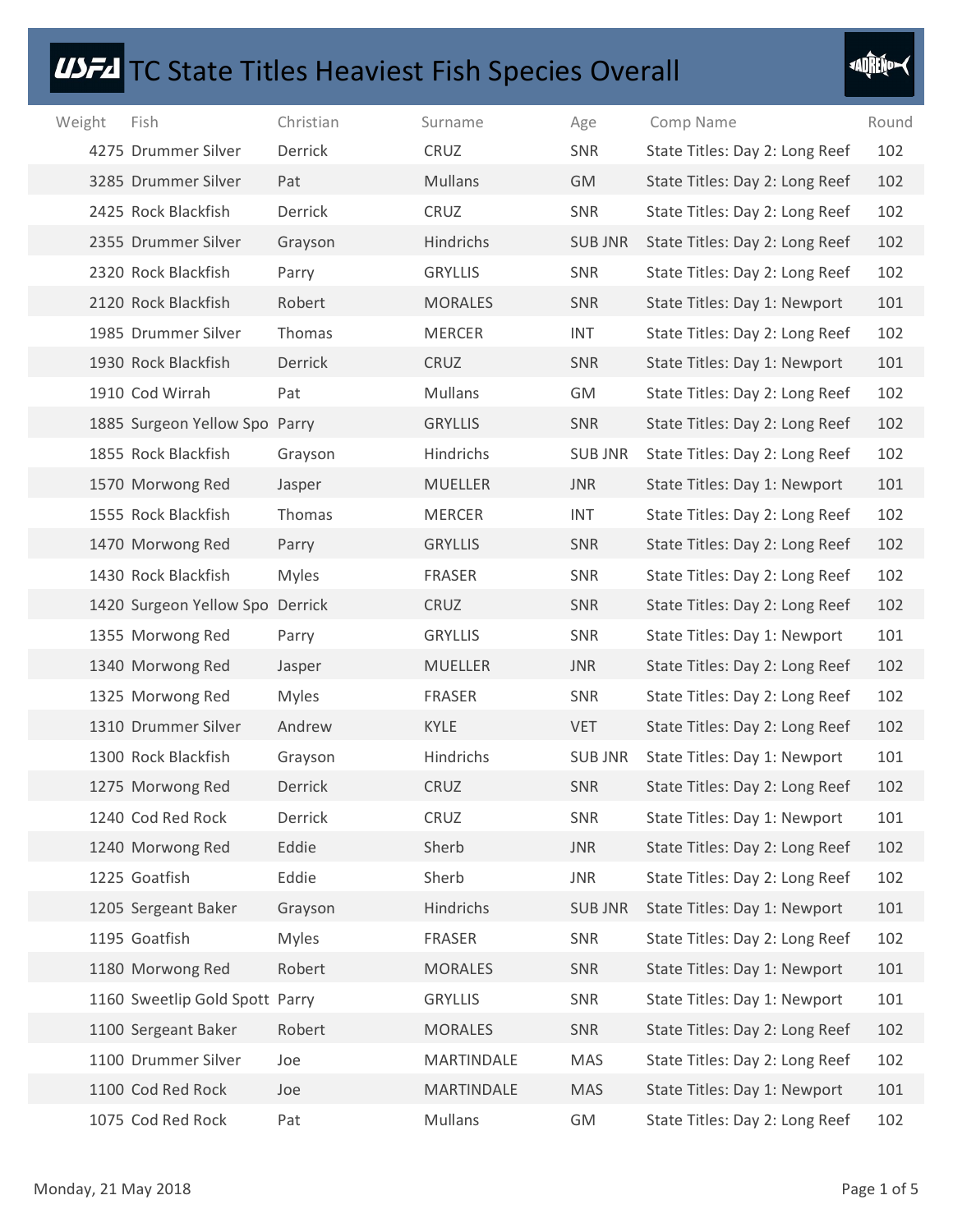| Fish<br>Weight                | Christian    | Surname         | Age            | Comp Name                      | Round       |
|-------------------------------|--------------|-----------------|----------------|--------------------------------|-------------|
| 1065 Luderick                 | Jasper       | <b>MUELLER</b>  | JNR            | State Titles: Day 2: Long Reef | 102         |
| 1065 Goatfish                 | Parry        | <b>GRYLLIS</b>  | SNR            | State Titles: Day 2: Long Reef | 102         |
| 1025 Rock Blackfish           | Joe          | MARTINDALE      | <b>MAS</b>     | State Titles: Day 2: Long Reef | 102         |
| 1020 Morwong Red              | Grayson      | Hindrichs       | <b>SUB JNR</b> | State Titles: Day 2: Long Reef | 102         |
| 1010 Rock Blackfish           | Jasper       | MUELLER         | JNR            | State Titles: Day 1: Newport   | 101         |
| 1000 Sawtail                  | Joe          | MARTINDALE      | MAS            | State Titles: Day 1: Newport   | 101         |
| 1000 Cod Red Rock             | Derrick      | CRUZ            | SNR            | State Titles: Day 2: Long Reef | 102         |
| 995 Morwong Red               | Derrick      | CRUZ            | SNR            | State Titles: Day 1: Newport   | 101         |
| 985 Morwong Red               | Thomas       | <b>MERCER</b>   | <b>INT</b>     | State Titles: Day 2: Long Reef | 102         |
| 975 Sergeant Baker            | Parry        | <b>GRYLLIS</b>  | SNR            | State Titles: Day 2: Long Reef | 102         |
| 945 Luderick                  | Grayson      | Hindrichs       | <b>SUB JNR</b> | State Titles: Day 1: Newport   | 101         |
| 940 Luderick                  | Robert       | MORALES         | SNR            | State Titles: Day 2: Long Reef | 102         |
| 935 Morwong Red               | Scott        | WILLIAMS        | SNR            | State Titles: Day 1: Newport   | 101         |
| 895 Morwong Red               | Max          | Kyle            | <b>SUB JNR</b> | State Titles: Day 2: Long Reef | 102         |
| 895 Morwong Red               | Pat          | Mullans         | GM             | State Titles: Day 2: Long Reef | 102         |
| 890 Morwong Red               | Scott        | <b>WILLIAMS</b> | SNR            | State Titles: Day 2: Long Reef | 102         |
| 890 Trevally Silver           | Thomas       | MERCER          | <b>INT</b>     | State Titles: Day 1: Newport   | 101         |
| 885 Morwong Red               | Joe          | MARTINDALE      | MAS            | State Titles: Day 2: Long Reef | 102         |
| 880 Spine Foot                | Thomas       | <b>MERCER</b>   | <b>INT</b>     | State Titles: Day 2: Long Reef | 102         |
| 870 Bream Black               | <b>Myles</b> | FRASER          | SNR            | State Titles: Day 1: Newport   | 101         |
| 865 Sergeant Baker            | Thomas       | MERCER          | <b>INT</b>     | State Titles: Day 1: Newport   | 101         |
| 855 Goatfish                  | Grayson      | Hindrichs       | <b>SUB JNR</b> | State Titles: Day 2: Long Reef | 102         |
| 840 Luderick                  | Grayson      | Hindrichs       | <b>SUB JNR</b> | State Titles: Day 2: Long Reef | 102         |
| 835 Ling                      | Thomas       | <b>MERCER</b>   | <b>INT</b>     | State Titles: Day 2: Long Reef | 102         |
| 825 Morwong Red               | Robert       | <b>MORALES</b>  | SNR            | State Titles: Day 2: Long Reef | 102         |
| 825 Sergeant Baker            | Thomas       | MERCER          | <b>INT</b>     | State Titles: Day 2: Long Reef | 102         |
| 780 Luderick                  | Scott        | WILLIAMS        | SNR            | State Titles: Day 1: Newport   | 101         |
| 780 Luderick                  | Andrew       | KYLE            | <b>VET</b>     | State Titles: Day 2: Long Reef | 102         |
| 775 Spine Foot                | Joe          | MARTINDALE      | MAS            | State Titles: Day 1: Newport   | 101         |
| 770 Luderick                  | Derrick      | CRUZ            | SNR            | State Titles: Day 2: Long Reef | 102         |
| 765 Goatfish                  | Jasper       | MUELLER         | JNR            | State Titles: Day 2: Long Reef | 102         |
| 760 Surgeon Yellow Spo Robert |              | <b>MORALES</b>  | SNR            | State Titles: Day 2: Long Reef | 102         |
| 750 Luderick                  | Derrick      | CRUZ            | SNR            | State Titles: Day 1: Newport   | 101         |
| 735 Morwong Red               | Andrew       | KYLE            | VET            | State Titles: Day 2: Long Reef | 102         |
| 735 Goatfish                  | Parry        | <b>GRYLLIS</b>  | SNR            | State Titles: Day 1: Newport   | 101         |
| 715 Morwong Red               | Joe          | MARTINDALE      | MAS            | State Titles: Day 1: Newport   | 101         |
| Monday, 21 May 2018           |              |                 |                |                                | Page 2 of 5 |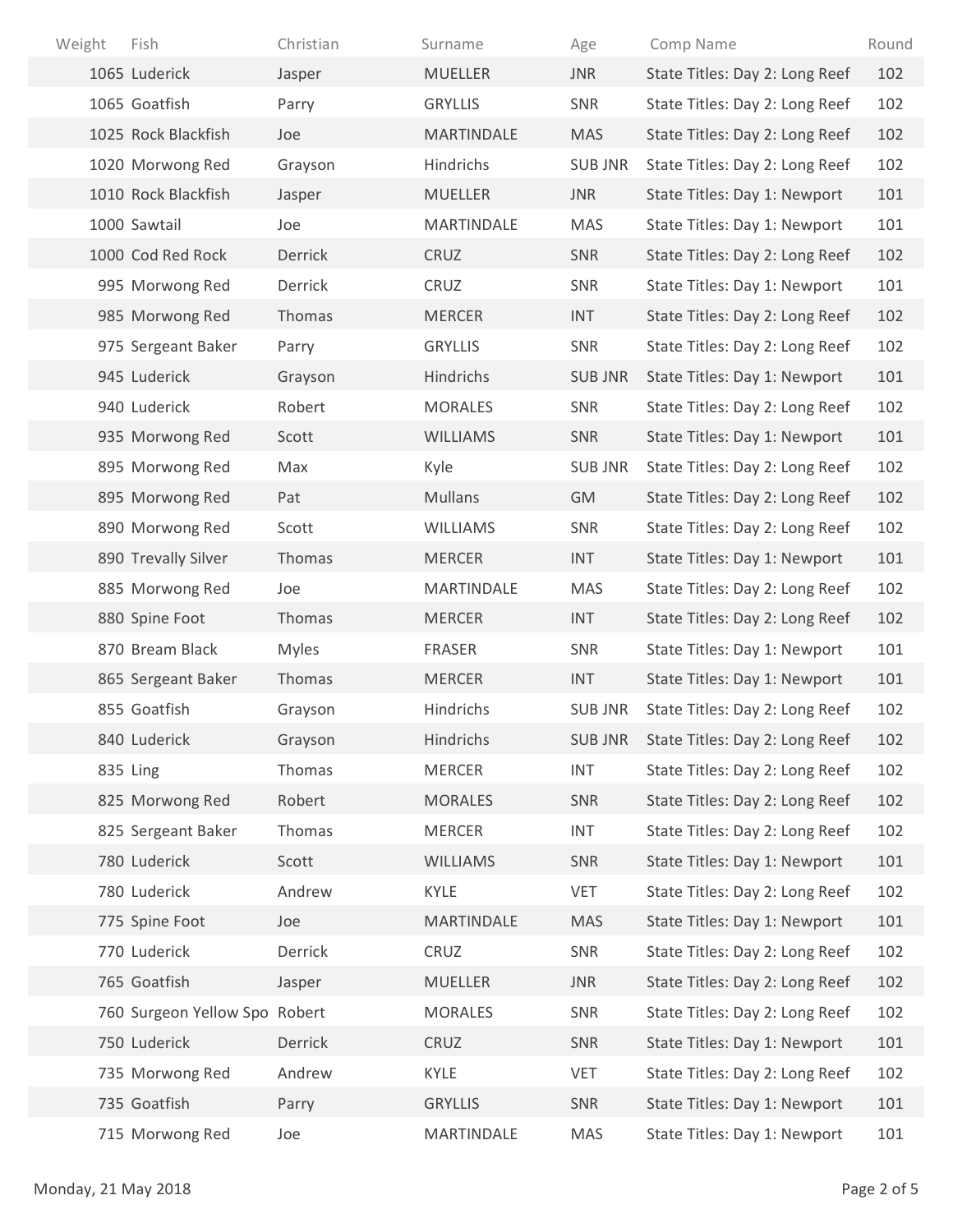| Fish<br>Weight                 | Christian    | Surname        | Age            | Comp Name                      | Round       |
|--------------------------------|--------------|----------------|----------------|--------------------------------|-------------|
| 710 Luderick                   | Joe          | MARTINDALE     | <b>MAS</b>     | State Titles: Day 2: Long Reef | 102         |
| 705 L/Jacket 6 Spined          | Scott        | WILLIAMS       | SNR            | State Titles: Day 2: Long Reef | 102         |
| 705 Goatfish                   | Scott        | WILLIAMS       | SNR            | State Titles: Day 2: Long Reef | 102         |
| 700 Luderick                   | <b>Myles</b> | FRASER         | SNR            | State Titles: Day 1: Newport   | 101         |
| 695 Luderick                   | Glenn        | Sands          | <b>JNR</b>     | State Titles: Day 1: Newport   | 101         |
| 690 Luderick                   | Joe          | MARTINDALE     | MAS            | State Titles: Day 1: Newport   | 101         |
| 680 Morwong Red                | Thomas       | <b>MERCER</b>  | <b>INT</b>     | State Titles: Day 1: Newport   | 101         |
| 675 Luderick                   | Thomas       | MERCER         | <b>INT</b>     | State Titles: Day 1: Newport   | 101         |
| 665 Surgeon Yellow Spo Grayson |              | Hindrichs      | <b>SUB JNR</b> | State Titles: Day 1: Newport   | 101         |
| 665 Goatfish                   | Derrick      | CRUZ           | SNR            | State Titles: Day 2: Long Reef | 102         |
| 650 Sergeant Baker             | Scott        | WILLIAMS       | SNR            | State Titles: Day 2: Long Reef | 102         |
| 630 Luderick                   | Max          | Kyle           | <b>SUB JNR</b> | State Titles: Day 2: Long Reef | 102         |
| 630 Sergeant Baker             | Pat          | Mullans        | GM             | State Titles: Day 2: Long Reef | 102         |
| 625 Morwong Red                | Grayson      | Hindrichs      | <b>SUB JNR</b> | State Titles: Day 1: Newport   | 101         |
| 620 Surgeon Yellow Spo Robert  |              | <b>MORALES</b> | SNR            | State Titles: Day 1: Newport   | 101         |
| 615 Sergeant Baker             | Andrew       | KYLE           | <b>VET</b>     | State Titles: Day 2: Long Reef | 102         |
| 615 Wrasse, Crimson Ba Pat     |              | Mullans        | GM             | State Titles: Day 2: Long Reef | 102         |
| 615 Sergeant Baker             | <b>Myles</b> | FRASER         | SNR            | State Titles: Day 1: Newport   | 101         |
| 615 Surgeon Yellow Spo Joe     |              | MARTINDALE     | <b>MAS</b>     | State Titles: Day 1: Newport   | 101         |
| 610 Wrasse, Crimson Ba Derrick |              | CRUZ           | SNR            | State Titles: Day 2: Long Reef | 102         |
| 610 L/Jacket 6 Spined          | Thomas       | <b>MERCER</b>  | <b>INT</b>     | State Titles: Day 1: Newport   | 101         |
| 600 Wrasse, Crimson Ba Andrew  |              | KYLE           | VET            | State Titles: Day 2: Long Reef | 102         |
| 600 Surgeon Yellow Spo Thomas  |              | <b>MERCER</b>  | <b>INT</b>     | State Titles: Day 1: Newport   | 101         |
| 600 L/Jacket 6 Spined          | Parry        | <b>GRYLLIS</b> | SNR            | State Titles: Day 2: Long Reef | 102         |
| 595 Wrasse, Crimson Ba Eddie   |              | Sherb          | <b>JNR</b>     | State Titles: Day 2: Long Reef | 102         |
| 580 Sergeant Baker             | Derrick      | CRUZ           | SNR            | State Titles: Day 1: Newport   | 101         |
| 580 Cod Red Rock               | Thomas       | <b>MERCER</b>  | <b>INT</b>     | State Titles: Day 2: Long Reef | 102         |
| 570 Bream Black                | Grayson      | Hindrichs      | <b>SUB JNR</b> | State Titles: Day 2: Long Reef | 102         |
| 565 Wrasse, Crimson Ba Scott   |              | WILLIAMS       | SNR            | State Titles: Day 2: Long Reef | 102         |
| 565 L/Jacket Yellowfin         | Thomas       | MERCER         | <b>INT</b>     | State Titles: Day 2: Long Reef | 102         |
| 565 Bream Black                | Eddie        | Sherb          | JNR            | State Titles: Day 2: Long Reef | 102         |
| 560 Wrasse, Crimson Ba Parry   |              | <b>GRYLLIS</b> | SNR            | State Titles: Day 2: Long Reef | 102         |
| 560 Luderick                   | <b>Myles</b> | <b>FRASER</b>  | SNR            | State Titles: Day 2: Long Reef | 102         |
| 555 Luderick                   | Scott        | WILLIAMS       | SNR            | State Titles: Day 2: Long Reef | 102         |
| 550 Goatfish                   | Thomas       | <b>MERCER</b>  | <b>INT</b>     | State Titles: Day 2: Long Reef | 102         |
| 550 L/Jacket Yellowfin         | Parry        | <b>GRYLLIS</b> | SNR            | State Titles: Day 1: Newport   | 101         |
| Monday, 21 May 2018            |              |                |                |                                | Page 3 of 5 |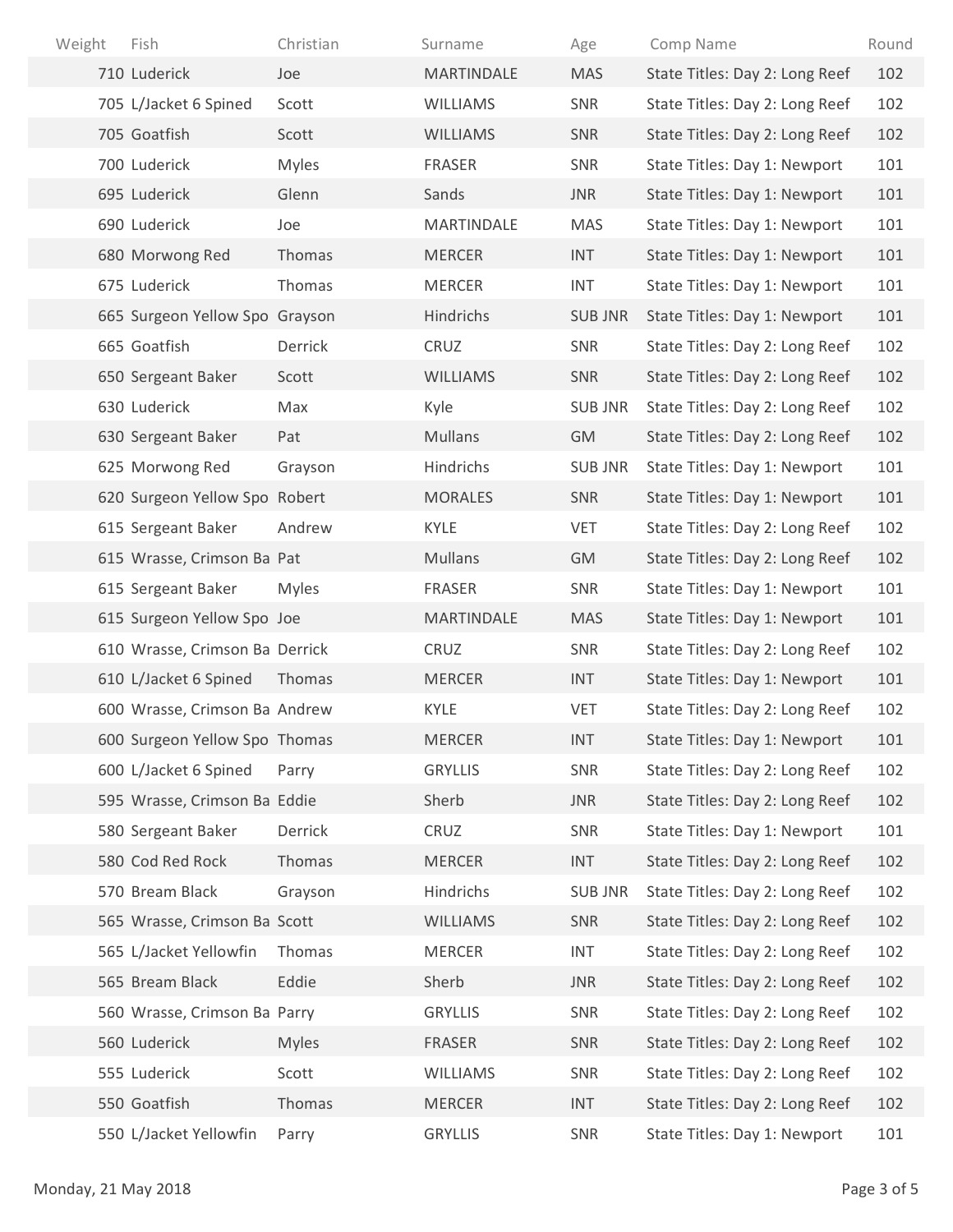| Weight<br>Fish                 | Christian | Surname        | Age            | Comp Name                      | Round       |
|--------------------------------|-----------|----------------|----------------|--------------------------------|-------------|
| 545 Sergeant Baker             | Grayson   | Hindrichs      | <b>SUB JNR</b> | State Titles: Day 2: Long Reef | 102         |
| 540 Wrasse, Crimson Ba Derrick |           | CRUZ           | SNR            | State Titles: Day 1: Newport   | 101         |
| 540 Goatfish                   | Pat       | Mullans        | GM             | State Titles: Day 2: Long Reef | 102         |
| 530 L/Jacket Yellowfin         | Glenn     | Sands          | JNR            | State Titles: Day 1: Newport   | 101         |
| 525 L/Jacket 6 Spined          | Grayson   | Hindrichs      | <b>SUB JNR</b> | State Titles: Day 2: Long Reef | 102         |
| 525 Goatfish                   | Joe       | MARTINDALE     | MAS            | State Titles: Day 2: Long Reef | 102         |
| 520 L/Jacket Deep Body Derrick |           | CRUZ           | SNR            | State Titles: Day 1: Newport   | 101         |
| 515 Wrasse, Crimson Ba Thomas  |           | <b>MERCER</b>  | <b>INT</b>     | State Titles: Day 2: Long Reef | 102         |
| 515 Sawtail                    | Grayson   | Hindrichs      | <b>SUB JNR</b> | State Titles: Day 1: Newport   | 101         |
| 515 Surgeon Yellow Spo Max     |           | Kyle           | SUB JNR        | State Titles: Day 2: Long Reef | 102         |
| 510 L/Jacket Deep Body Derrick |           | CRUZ           | SNR            | State Titles: Day 2: Long Reef | 102         |
| 510 Wrasse, Crimson Ba Thomas  |           | <b>MERCER</b>  | <b>INT</b>     | State Titles: Day 1: Newport   | 101         |
| 510 Snapper                    | Parry     | <b>GRYLLIS</b> | SNR            | State Titles: Day 1: Newport   | 101         |
| 510 Goatfish                   | Andrew    | KYLE           | <b>VET</b>     | State Titles: Day 2: Long Reef | 102         |
| 505 Luderick                   | Eddie     | Sherb          | JNR            | State Titles: Day 2: Long Reef | 102         |
| 495 Sweep Sea                  | Parry     | <b>GRYLLIS</b> | SNR            | State Titles: Day 1: Newport   | 101         |
| 490 Sweep Sea                  | Joe       | MARTINDALE     | MAS            | State Titles: Day 1: Newport   | 101         |
| 490 Wrasse, Crimson Ba Jasper  |           | MUELLER        | JNR            | State Titles: Day 2: Long Reef | 102         |
| 485 Wrasse, Crimson Ba Joe     |           | MARTINDALE     | <b>MAS</b>     | State Titles: Day 2: Long Reef | 102         |
| 485 Wrasse, Crimson Ba Joe     |           | MARTINDALE     | MAS            | State Titles: Day 1: Newport   | 101         |
| 480 Wrasse, Crimson Ba Grayson |           | Hindrichs      | <b>SUB JNR</b> | State Titles: Day 2: Long Reef | 102         |
| 480 L/Jacket Yellowfin Jasper  |           | MUELLER        | <b>JNR</b>     | State Titles: Day 2: Long Reef | 102         |
| 480 L/Jacket Yellowfin Thomas  |           | MERCER         | <b>INT</b>     | State Titles: Day 1: Newport   | 101         |
| 475 L/Jacket Rough             | Scott     | WILLIAMS       | SNR            | State Titles: Day 2: Long Reef | 102         |
| 475 Goatfish                   | Derrick   | CRUZ           | SNR            | State Titles: Day 1: Newport   | 101         |
| 470 Surgeon Yellow Spo Derrick |           | CRUZ           | SNR            | State Titles: Day 1: Newport   | 101         |
| 470 L/Jacket Yellowfin         | Scott     | WILLIAMS       | SNR            | State Titles: Day 2: Long Reef | 102         |
| 460 Sweep Common               | Parry     | <b>GRYLLIS</b> | SNR            | State Titles: Day 2: Long Reef | 102         |
| 460 L/Jacket Yellowfin         | Joe       | MARTINDALE     | MAS            | State Titles: Day 2: Long Reef | 102         |
| 455 L/Jacket Yellowfin         | Andrew    | KYLE           | <b>VET</b>     | State Titles: Day 2: Long Reef | 102         |
| 455 L/Jacket Yellowfin         | Jasper    | MUELLER        | JNR            | State Titles: Day 1: Newport   | 101         |
| 450 L/Jacket 6 Spined          | Parry     | <b>GRYLLIS</b> | SNR            | State Titles: Day 1: Newport   | 101         |
| 445 Morwong Red                | Scott     | McRae          | <b>VET</b>     | State Titles: Day 2: Long Reef | 102         |
| 440 Cod Red Rock               | Parry     | <b>GRYLLIS</b> | SNR            | State Titles: Day 2: Long Reef | 102         |
| 430 Wrasse, Crimson Ba Parry   |           | <b>GRYLLIS</b> | SNR            | State Titles: Day 1: Newport   | 101         |
| 425 Bream Black                | Thomas    | <b>MERCER</b>  | <b>INT</b>     | State Titles: Day 2: Long Reef | 102         |
| Monday, 21 May 2018            |           |                |                |                                | Page 4 of 5 |